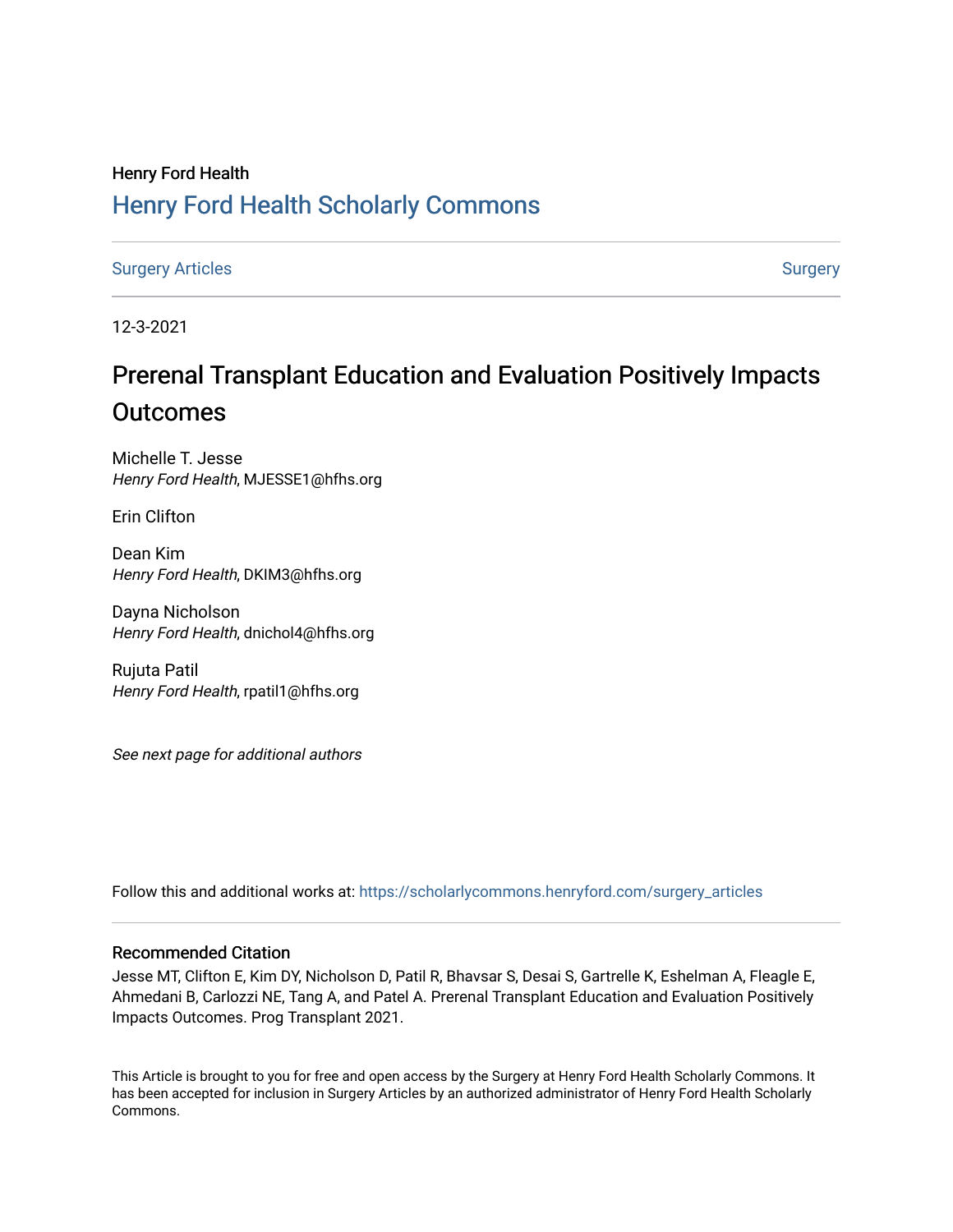### Authors

Michelle T. Jesse, Erin Clifton, Dean Kim, Dayna Nicholson, Rujuta Patil, Shweta Bhavsar, Soham Desai, Kendyll J. Gartrelle, Anne Eshelman, Elizabeth Fleagle, Brian Ahmedani, Noelle E. Carlozzi, Amy Tang, and Anita Patel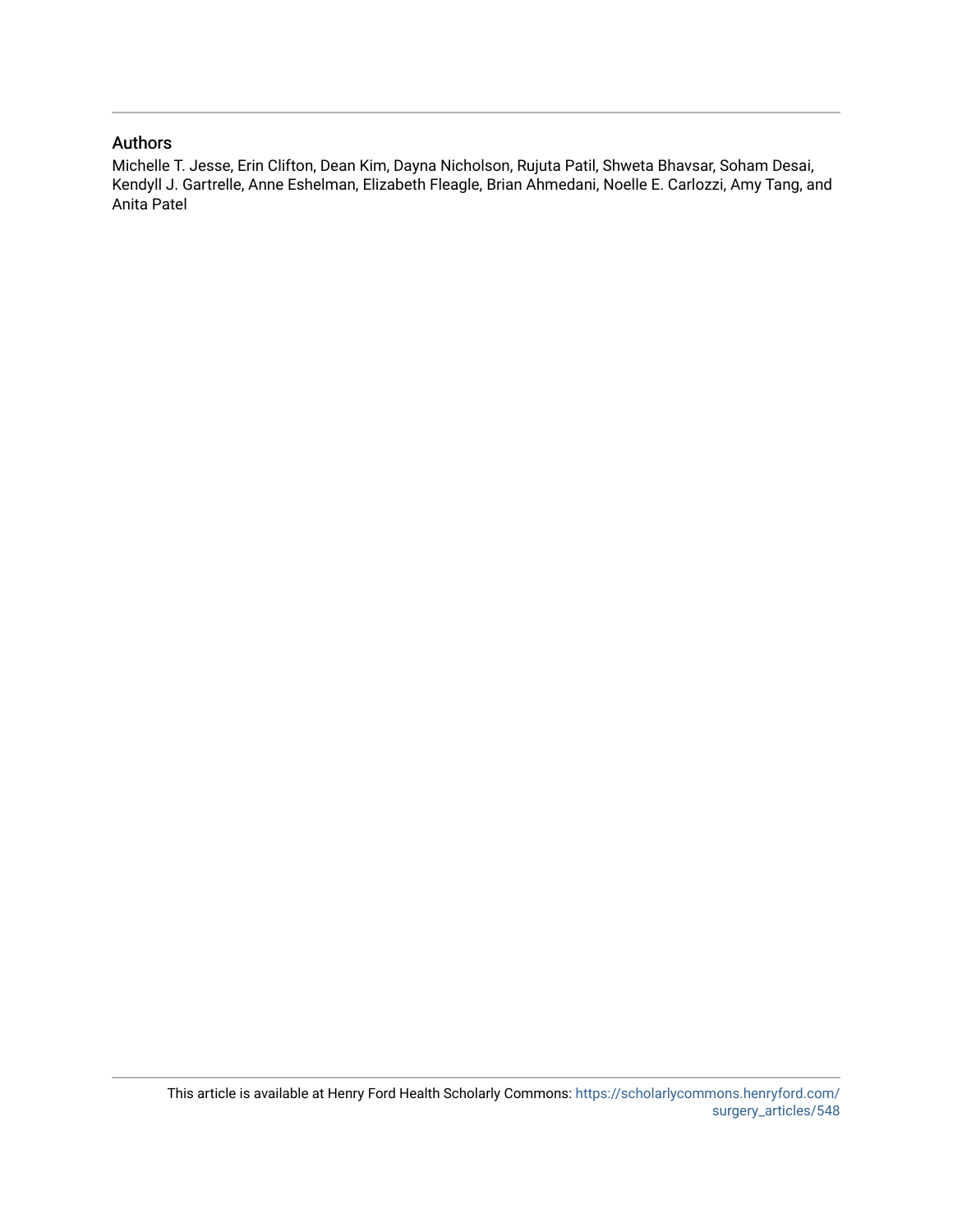## Prerenal Transplant Education and Evaluation 1-7

Progress in Transplantation © 2021, NATCO. All rights reserved. Article reuse guidelines:

[sagepub.com/journals-permissions](https://us.sagepub.com/en-us/journals-permissions) DOI: [10.1177/15269248211064888](https://doi.org/10.1177/15269248211064888)

**TRANSPLANTATION** 

**PROGRESS** in



Michelle T. Jesse, PhD<sup>1,2,3,4</sup> D, Erin Clifton, PhD<sup>5</sup>, Dean Y. Kim, MD<sup>1,6,7</sup>, Dayna Nicholson, RN<sup>1</sup>, Rujuta Patil, BS<sup>1</sup>, Shweta Bhavsar, BS<sup>I</sup>, Soham Desai, BS<sup>I</sup>, Kendyll Gartrelle, BS<sup>I</sup>, Anne Eshelman, PhD<sup>1,2</sup>, Elizabeth Fleagle, PsyD<sup>1,2</sup>, Brian Ahmedani, PhD<sup>3</sup>, Noelle E. Carlozzi, PhD<sup>8</sup>, Amy Tang, PhD<sup>9</sup>, and Anita Patel, MD<sup>1,10</sup>

Positively Impacts Outcomes

#### Abstract

Introduction: An outstanding question in kidney transplantation is how to prepare candidates and their social supports for optimal posttransplant outcomes. **Project Aims:** This program evaluation assessed whether a pretransplant quality improvement clinic improved clinical outcomes in the year posttransplant compared to recipients receiving standard of care. Design: The Countdown to Transplant Clinic was implemented with kidney transplant candidates expected to receive a transplant within the next few months. The clinic included an enhanced education session on posttransplant lifestyle management, confirmation of support (≥2 adults), and evaluations by transplant social work, psychology, and nephrology. Results: Seventy-five patients participated in the clinic and underwent a transplant. A retrospective chart review of posttransplant laboratory values, rehospitalizations (within 3-months posttransplant), biopsy-confirmed graft failure, and mortality (within 1-year posttransplant) were collected from both groups. Univariate and multivariate propensity score-weighted linear or logistic regression models were used to evaluate the association between clinic participation and outcomes. In models adjusting for relevant covariates, participation in The Countdown to Transplant Clinic (vs standard care) was associated with a lower coefficient of variation of serum tacrolimus (all values collected 3-12 months posttransplant), 30-day posttransplant white blood cell counts (but not 90-day), 90 day posttransplant potassium, and 30 and 31 to 90 days rehospitalizations. Clinic participation did not predict serum glucose levels at 30- or 90-days posttransplant. Due to low rates of rejection and mortality, meaningful comparisons were not possible. Conclusion: Participation in a pretransplant, multicomponent clinic may improve certain outcomes of interest posttransplantation. Pilot testing for feasibility for randomized controlled trials is a necessary next step.

#### Keywords

clinical outcomes, education, general, clinical outcomes, adherence, quality, performance improvement, kidney candidates, social support

### Introduction

Determining how to prepare and evaluate kidney transplant candidates for optimal outcomes continues to be an outstanding question in kidney transplantation. There are sparse data on the optimal approach or timing of these evaluations and/or education. Clinical guidelines recommend both psychosocial evaluation and kidney transplant-specific education prior to listing.<sup>1</sup> A potential limitation with this approach is that patients may be on the waitlist for kidney transplantation for years or even decades<sup>2</sup> during which patients' psychosocial and medical presentations could significantly change.

Adherence to medication and lifestyle self-management factors are associated with medical outcomes including acute rejection, posttransplant infections, poorer graft survival, increased medical costs, and mortality. $3,4$  Despite this, as many as one-quarter to one-third of kidney transplant recipients <sup>1</sup> Henry Ford Transplant Institute, Detroit, MI, USA

- $2$  Consultation-Liaison Psychiatry, Behavioral Health, Henry Ford Health System, Detroit, MI, USA
- <sup>3</sup> Center for Health Policy & Health Services Research, Henry Ford Health System, Detroit, MI, USA
- <sup>4</sup> Department of Psychiatry & Behavioral Neurosciences, Wayne State School of Medicine, Detroit, MI, USA
- <sup>5</sup> Department of Psychiatry, University of Michigan, Ann Arbor, MI, USA
- 
- <sup>6</sup> Transplant Services, Children's Hospital of Michigan, Detroit, MI, USA<br><sup>7</sup> Department of Surgery, Wayne State School of Medicine, Detroit, MI, USA
- <sup>8</sup> Department of Physical Medicine & Rehabilitation, University of Michigan, Ann Arbor, MI, USA
- <sup>9</sup> Public Health Sciences, Henry Ford Health System, Detroit, MI, USA<br><sup>10</sup> Nephrology, Henry Ford Health System, Detroit, MI, USA
- 

#### Corresponding Author:

Michelle T. Jesse, Henry Ford Transplant Institute, 2799 West Grand Blvd, Detroit, MI 480202, USA. Email: [mjesse1@hfhs.org](mailto:mjesse1@hfhs.org)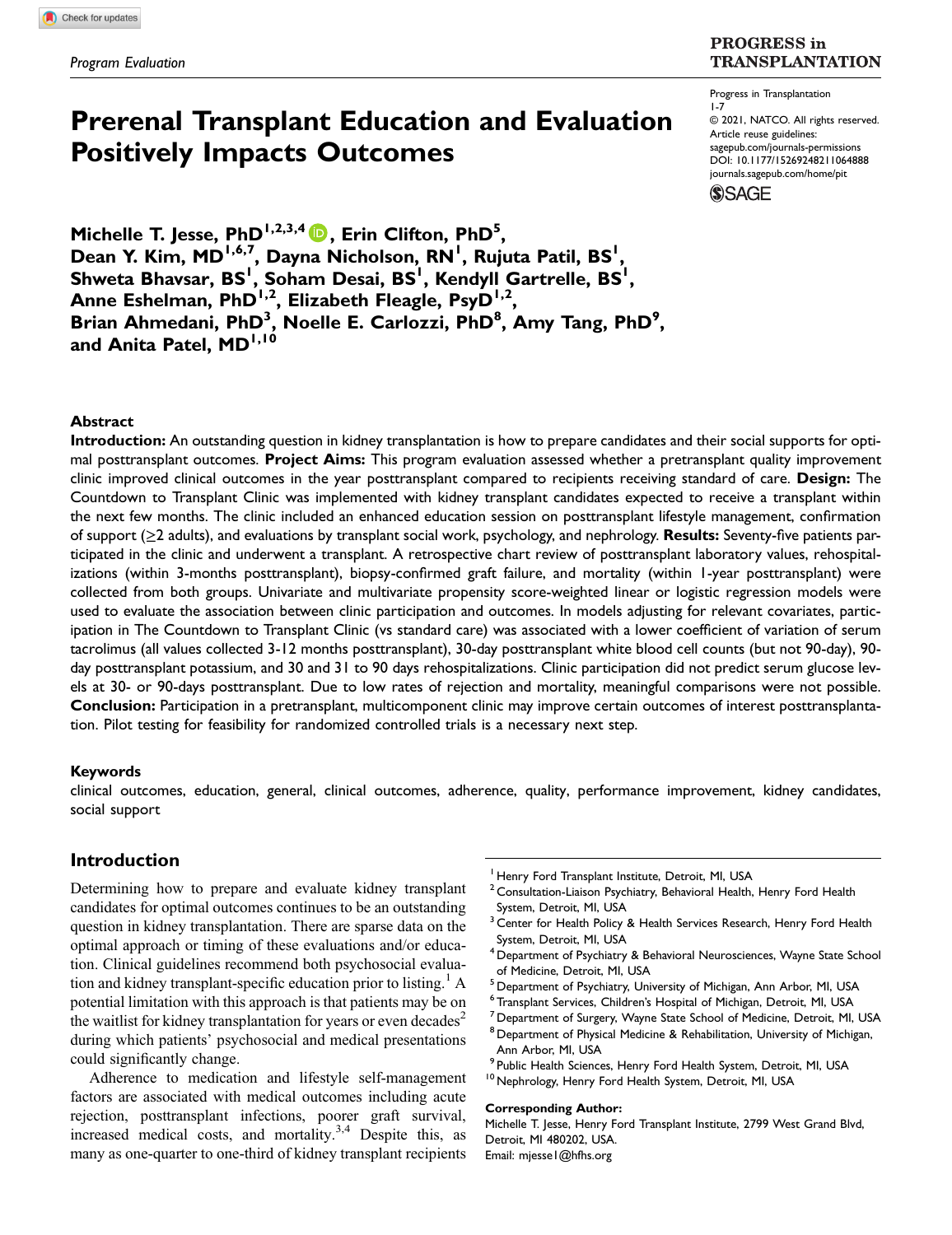are insufficiently adherent with immunosuppressant medications<sup>5</sup> and similar proportions of dietary nonadherence have been reported.<sup>6</sup> Systematic reviews indicate improvements in adherence with intervention but recommend multicomponent interventions.7 We hypothesized that enhanced pretransplant education and multidisciplinary evaluations shortly prior to transplant would improve adherence to medications and lifestyle-related recommendations posttransplant. Therefore, our program created a novel clinical protocol that included enhanced pretransplant education and multidisciplinary evaluation, implemented in a cohort of candidates and their primary supports as the patient neared transplantation. We compared the patients who participated in the novel clinical protocol to a cohort of kidney transplant recipients who received standard of care (SOC) on medical indicators of adherence to medications and lifestyle-related recommendations and associated hypothesized outcomes.

### Design/Methods

### Design

This is a retrospective cohort evaluation on a quality improvement initiative (implemented between November 2016 and March 2018) compared to a cohort of kidney transplant recipients receiving SOC (transplanted between January 2012 and December 2015). Data were collected with full Institutional Review Board approval (IRB#11187).

### **Methods**

The novel clinical protocol, Countdown to Transplant Clinic (CTC), was developed by a multidisciplinary team for kidney candidates nearing transplant. The CTC's purpose was to ensure patients and their support systems were adequately prepared for the next steps in transplantation by (a) providing transplant lifestyle education and (b) identifying and ameliorating risk factors for negative outcomes in listed patients nearing kidney transplantation. The clinic was designed as a 4 hour half-day clinic with 2 elements: enhanced education and evaluations by social work, psychology, and nephrology. The enhanced educational session was taught by our Transplant Living Community<sup>SM</sup> team,<sup>8</sup> followed by a question-and-answer session with a transplant nurse coordinator, focused on preparedness, necessary lifestyle changes, and behavioral strategies for posttransplant adherence. Routine evaluations were performed by social work, psychology, and nephrology to confirm continued medical and psychiatric stability and confirmation of social supports. Patients were notified at the time of scheduling and via appointment letters that at least 2 of their support individuals were required to accompany them for the educational and social work evaluation portions. If a concern or change in eligibility was identified, the clinical team followed standard protocols to address said factor so the patient could continue to meet listing criteria and proceed to kidney transplantation. Additional materials for the intervention are included in Supplemental Tables A and B.

### Setting

An outpatient clinic within a large, urban transplant center located in the Midwestern region of the United States. All transplant patients were seen at the main hospital transplant clinic.

### Population

All adult patients listed and awaiting kidney transplantation. Patients are eligible for kidney transplantation if they are at least 18 years of age and undergoing renal replacement therapy for end-stage kidney disease or chronic kidney disease with creatinine clearance of  $\leq 20$  mL/min. Patients must also complete multidisciplinary evaluation and, based upon selection criteria, be approved for listing. The median wait time for transplant at our center is 44.4 months. Within the last 5 years, at our center, deceased donor kidney transplant recipients were: 68.4% Caucasian, 25.6% Black, 6% other; 55.6% male; primary kidney diseases include diabetes 26.4%, hypertension 25.0%, glomerular diseases 20.2%, polycystic 7.3%, and 21.1% other; with 97.8% 1-year graft survival and 97.3% 1-year patient survival.

### Sampling

Candidates were identified for the CTC based upon offers of kidney transplantation. Once a listed patient receives an offer for a deceased donor kidney, whether or not they proceed on to receive the offered kidney, their name was added to an internal tracking system as they were expected to receive subsequent offers and be transplanted within the next few months. As soon as a candidate was added to this list, a nurse coordinator contacted the patient to schedule the patient and their supports for the CTC.

The control cohort was all patients who underwent kidney transplantation between January 1, 2012, and December 31, 2015, evaluated consistent with SOC guidelines. This included routine nephrology and social work evaluation at the time of evaluation for listing and yearly reevaluation with nephrology for continued listing.

### Data Collection

Data collected across both groups included patient-reported demographics extracted from social work evaluations (ie, age at transplant, zip code, gender, marital status, race, and educational attainment), primary kidney disease, dialysis history, cardiac disease history, transplant date, and outcomes. Additional data for the CTC cohort included the date of CTC and changes in listing status. Outcomes explored included posttransplant laboratory values, hospitalizations within 30-days or 31 to 90 days posttransplant, biopsy-confirmed rejection within 1-year posttransplant, and mortality within 1-year posttransplant. Laboratory values included coefficient of variation (CV%) of all tacrolimus values 3 to 12 months posttransplant, and 30 and 90-day white blood cell (WBC) counts, potassium, and blood glucose (serum). Details regarding measurement, reasoning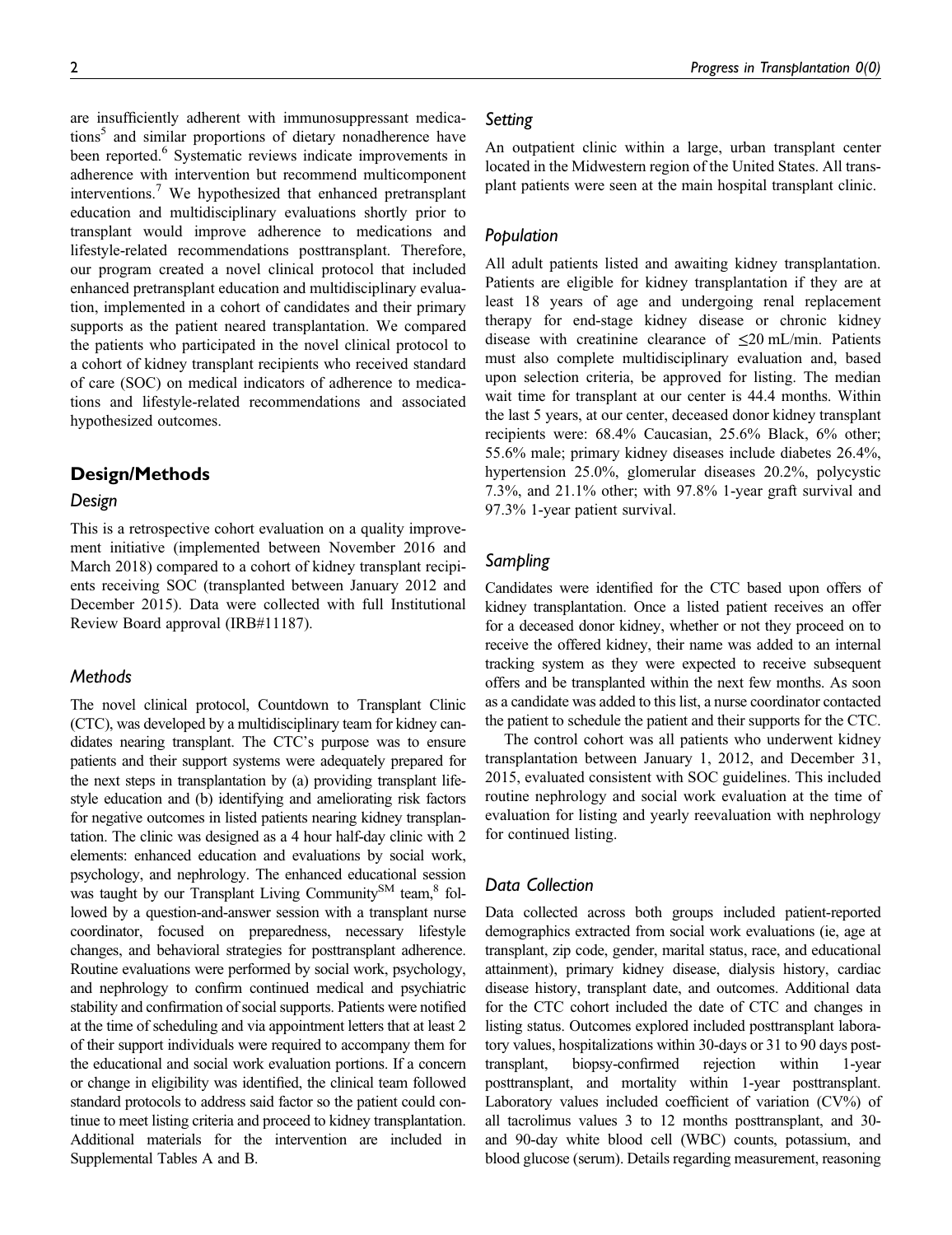behind inclusion, and other additional information regarding exploratory outcomes are outlined in Supplemental Table C.

#### Data Analyses

Descriptive statistics are reported as mean (SD) or as median (interquartile range) for continuous variables based on distribution and as percentages for categorical variables. The means/medians of continuous variables were compared using either Student's t-tests or Wilcoxon's rank-sum tests, depending on data distribution. Categorical variables were analyzed using Fisher's exact or chi-square tests. For any missing values, either predictors or outcomes, we used the multiple imputation method by chained equations. Ten imputed data sets were created and used for these analyses. To account for confounding due to CTC selection bias, we used a propensity score modeling approach to estimate the inverse probability of treatment weight (IPTW). The IPTW was then adjusted in the subsequent analysis of the CTC impact on different outcomes.

Univariate and multivariate propensity score-weighted linear or logistic regression models were used to evaluate the association between CTC, SOC, and outcomes. Variables significant at  $P < 0.10$  in the univariate analysis with the specific outcome were included in multivariate models. Estimates of predictors were reported as  $B(SE)$  for continuous outcomes (CV%, WBC, potassium, and glucose) and OR (95% CI) for binary outcomes (30 or 31-90 days posttransplant rehospitalization, biopsy-proven rejection, or mortality). Any  $P < 0.05$  was statistically significant.

### Procedure

A retrospective chart review was performed both manually (by authors RP, SB, SD, and KG) and via Structured Query Language extractions from the electronic medical records, then cross-referenced for accuracy.

### **Results**

Between November 2016 and March 2018, 113 patients participated in the CTC and, as of November 2019, 75 (66.3%) received kidney transplants. The median time between CTC and transplant was 6.51 months (range 5 days to 24.54 months). Of the 38 who participated in the CTC but were not transplanted by November 2019, 12 (10.6%) were still listed, 15 (13.3%) placed on hold/delisted due to medical contraindications, 4 (3.5%) relocated/requested transfer to another center, 2 (1.8%) delisted due to loss of insurance, 2 (1.8%) expired, and 2 (1.8%) delisted due to newly emerged, intervention-resistant psychosocial contraindications. Baseline characteristics are reported in Table 1. Except for primary kidney disease, there were no significant baseline differences between groups.

As reported in Tables 2 and 3, participation in the CTC was statistically associated with lower CV%, 30-day WBC count (but not 90-day WBC), 90-day potassium levels (30-day

potassium trended towards significance), and 30- and 90-day hospitalization rates, even when other factors were entered into models that could impact outcomes (eg, income and age). No comparisons were made across cohorts on biopsyconfirmed rejection or mortality, as there were not enough in the CTC cohort (1 and 5, respectively) for statistically meaningful comparisons. Tables 2 and 3 display the variables retained for inclusion in the models. For CV% of serum tacrolimus, receiving SOC (vs CTC) and significant cardiac history was associated with a higher CV%. For WBC counts, SOC (vs CTC), younger age at transplant, and being single/never married (compared to partnered/married) were associated with higher 30-days posttransplant WBC counts. Being identified as Black (compared to White) and polycystic kidney disease (compared to diabetes) predicted higher 90-day WBC counts, but the cohort was no longer significant. None of the predictors were significant in the model for potassium at 30-days posttransplant (data not shown). However, SOC (vs CTC) and being divorced/separated (vs married/partnered) predicted higher 90-day posttransplant potassium levels. Condition (CTC vs SOC) was not significant in either model examining posttransplant serum glucose.

For 30-day posttransplant rehospitalizations, SOC (vs CTC), older age at transplant, white race (vs Black), widowed (vs married/partnered), and hypertension (vs diabetes) predicted a greater likelihood of rehospitalization within 30 days of transplantation. Similarly, SOC (vs CTC), white race (vs Black), primary kidney disease of focal segmental glomerulosclerosis (FSTS) or other (vs diabetes), and a significant cardiac history predicted rehospitalization within 31 to 90 days posttransplant.

#### **Discussion**

An ongoing question in organ transplantation is how to best prepare candidates for transplantation to optimize patient outcomes. Participation in a pretransplant, multidisciplinary education, and evaluation clinic aimed at identifying and ameliorating risks for negative outcomes may improve behaviors related to medication and lifestyle adherence. Specifically, participation in the CTC was associated with lower CV% in serum tacrolimus 3- to 12-months postkidney transplantation, lower serum potassium 90-days posttransplant, and lower rehospitalization rates within 3-months posttransplant. While we cannot pinpoint which aspects of the intervention were the most impactful, this provides preliminary support for implementing larger, controlled trials of interventions in the period preceding kidney transplantation.

Although the model examining day 30 potassium levels was not significant, participation in the CTC and not being divorced/ separated versus married/partnered were related to lower 90-day potassium levels. However, posttransplant medications may act as a confounding variable on potassium levels, and thus whether education and resources regarding dietary recommendation increase adherence to dietary recommendations warrant further exploration.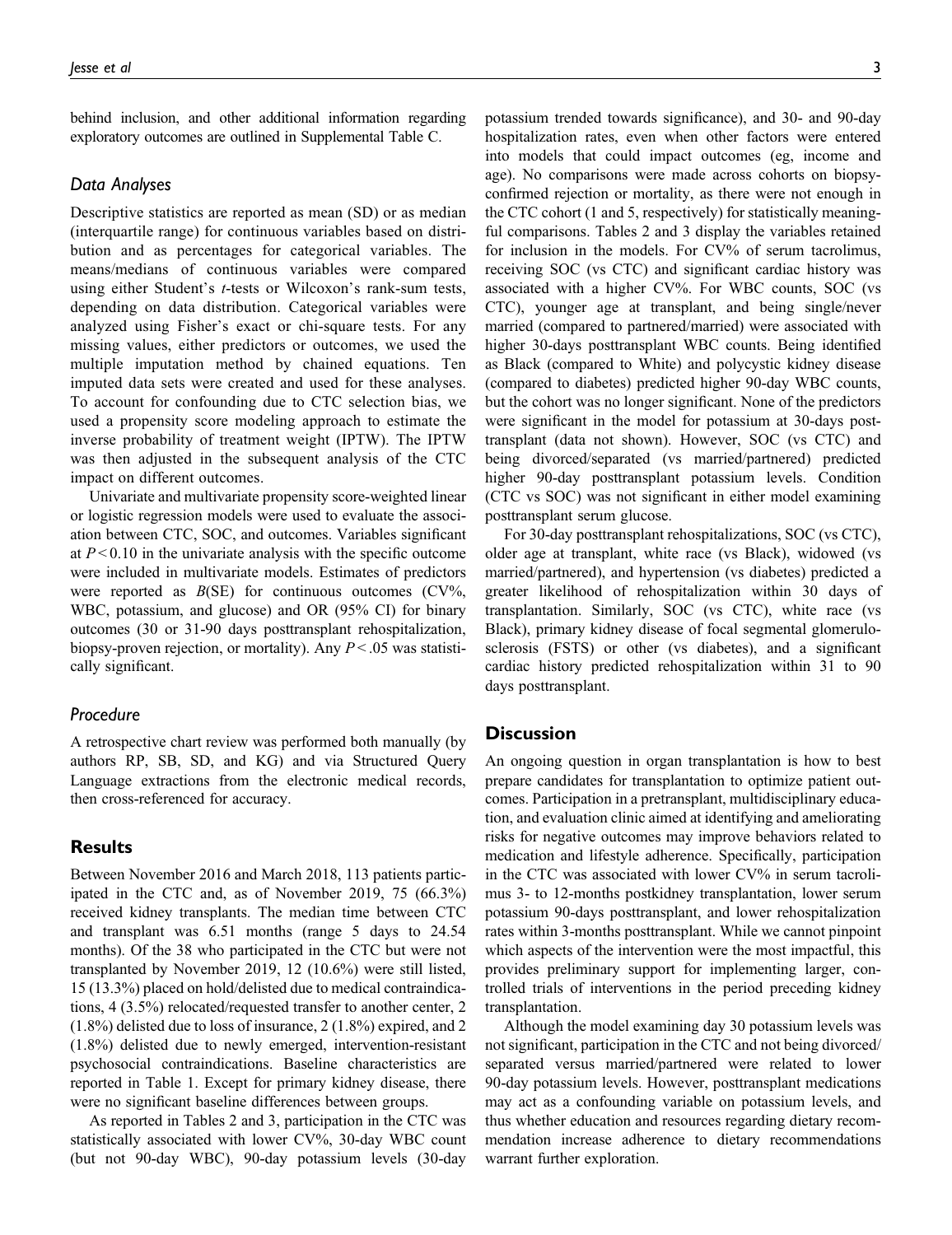|  |  |  |  | Table 1. Baseline and Posttransplant Patient Characteristics. |
|--|--|--|--|---------------------------------------------------------------|
|--|--|--|--|---------------------------------------------------------------|

|                                                       | <b>CTC<sup>8</sup></b> | SOC                     |       |
|-------------------------------------------------------|------------------------|-------------------------|-------|
|                                                       | $(N = 75)$             | $(N = 283)$             | P     |
| Baseline characteristics                              |                        | Mean (SD)               |       |
| Age at transplant                                     | 52.79 (13.68)          | 53.56 (13.59)           | .662  |
| Median income (based upon zip code)                   | \$51,825 (22,933.56)   | \$52,245.39 (24,717.63) | .895  |
| Distance to center (miles)                            | $16.3$ (11.8-31.5)     | $19(12.2-59.4)$         | .915  |
|                                                       |                        | N(%)                    |       |
| Male gender                                           | 46 (61.3)              | 170(60.1)               | .842  |
| Marital status <sup>a</sup>                           |                        |                         | .919  |
| Married/partnered                                     | 41 (56.9)              | 154 (56.4)              |       |
| Single, never been married                            | 15(20.8)               | 66 (24.2)               |       |
| Divorced or separated                                 | 12(16.7)               | 40 (14.7)               |       |
| Widowed                                               | 4 (5.6)                | 13(4.8)                 |       |
| Raceb                                                 |                        |                         | .951  |
| <b>Black</b>                                          | 40 (54.1)              | 156(56.1)               |       |
| White                                                 | 26(35.1)               | 93 (33.5)               |       |
| All others                                            | 8(10.8)                | 29 (10.4)               |       |
| Education <sup>c</sup>                                |                        |                         | .098  |
| Less than high school                                 | 7(9.9)                 | 29 (12.3)               |       |
| High school or GED                                    | 19(26.8)               | 87 (36.9)               |       |
| Some college, associate's, trade, or technical school | 26 (36.6)              | 85 (36.0)               |       |
| College graduate or beyond                            | 19(26.8)               | 35 (14.8)               |       |
| Dialysis history <sup>d</sup>                         |                        |                         | .153  |
| No history                                            | 2(2.7)                 | 26(9.2)                 |       |
| Peritoneal dialysis                                   | 14(18.7)               | 37(13.1)                |       |
| Hemodialysis                                          | 59 (78.7)              | 213 (75.5)              |       |
| Primary kidney disease <sup>e</sup>                   |                        |                         | .013  |
| <b>Diabetes</b>                                       | 14(18.7)               | 37 (13.1)               |       |
| Hypertension                                          | 21 (28.0)              | 97 (34.3)               |       |
| Comorbid diabetes and hypertension                    | 7(9.3)                 | 67 (23.7)               |       |
| Polycystic kidney disease                             | 4(5.3)                 | 16(5.7)                 |       |
| <b>FSGS</b>                                           | 7(9.3)                 | 11(3.9)                 |       |
| Other                                                 | 22(29.3)               | 54 (19.1)               |       |
| Cardiac history <sup>r</sup>                          | 23 (31.5)              | 113(40.5)               | 160.  |
| Posttransplant outcomes                               |                        | Mean (SD)               |       |
| Tacrolimus CV%                                        | 31.33 (12.50)          | 36.52 (16.26)           | .004  |
| <b>WBC</b>                                            |                        |                         |       |
| 30 days posttransplant                                | 6.71(2.45)             | 7.74 (3.58)             | .004  |
| 90 days posttransplant                                | 5.43(2.83)             | 5.64(2.50)              | .547  |
| Potassium                                             |                        |                         |       |
| 30 days posttransplant                                | 4.38 (0.60)            | 4.53(0.65)              | .087  |
| 90 days posttransplant                                | 4.30 (0.46)            | 4.61(0.58)              | 5.001 |
| <b>Blood Glucose</b>                                  |                        |                         |       |
| 30 days posttransplant                                | 126.93 (60.13)         | 130.20 (54.17)          | .654  |
| 90 days posttransplant                                | 116.52 (36.88)         | 121.17 (52.33)          | .401  |
|                                                       |                        | N(%)                    |       |
| Hospitalized within 30 days posttransplant            | 19(25.3)               | 72 (32.3)               | .258  |
| Hospitalized 31 to 90 days posttransplant             | 21(28.0)               | 56 (40.0)               | .080  |
|                                                       |                        |                         |       |

Abbreviations: CTC, countdown to transplant clinic; SOC, standard of care; SD, standard deviation; GED, general education development; FSGS, focal segmental glomerulosclerosis; WBC, white blood cell; CV: coefficient of variation.

Missing data:  ${}^{a}n = 13$ ,  ${}^{b}n = 6$ ,  ${}^{c}n = 51$ ,  ${}^{d}n = 1$ ,  ${}^{e}n = 0$ ,  ${}^{f}n = 1$ ;  ${}^{g}$ CTC,  $n = 75$ ; SOC,  $n = 140$  (due to missing data).

Participation in the CTC did not significantly impact blood glucose at 30- or 90-days posttransplant. Even when patients are adherent to endocrinological recommendations, glycemic control posttransplant is complicated and can be impacted by steroids and calcineurin inhibitors. Alternatively, hospital readmissions are an important health care quality measure. A previously published literature suggests high rates of rehospitalized postkidney transplantation.<sup>9</sup> For hospitalizations within 30-days and 31 to 60-days posttransplant, participation in the CTC may have lowered this risk. As other authors have noted, factors impacting hospital readmissions in chronic kidney disease and kidney transplant are not adequately understood but multicomponent interventions, such as this one, have the potential to reduce hospital readmissions.<sup>9</sup>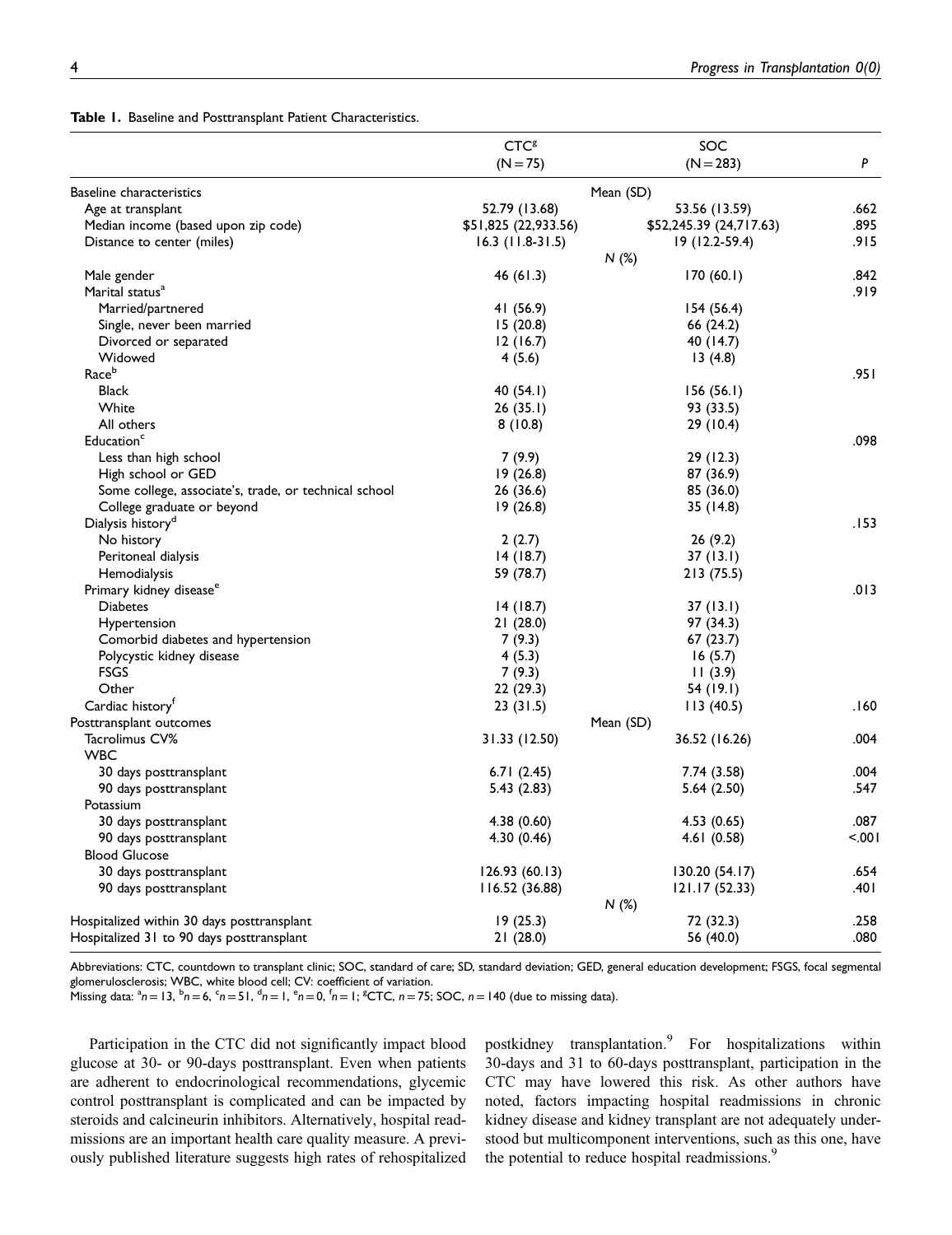Table 2. Multivariate Linear Regression Model Estimates.

| Linear outcomes predictors             | B(SE)                            | P     | 95% CI           |
|----------------------------------------|----------------------------------|-------|------------------|
| Tacrolimus CV% <sup>a</sup>            |                                  |       |                  |
| SOC (vs countdown clinic)              | $-0.14(0.042)$                   | .002  | $-0.22, -0.05$   |
| Female gender                          | 0.08(0.045)                      | .071  | $-0.01, 0.17$    |
| Cardiac history (vs no history)        | 0.10(0.045)                      | .024  | 0.01, 0.19       |
| WBC 30-days posttransplant             |                                  |       |                  |
| SOC (vs countdown clinic)              | $-1.24(0.341)$                   | 5.001 | $-1.91, -0.57$   |
| Age at transplant                      | $-0.03(0.013)$                   | .023  | $-0.06, 0.00$    |
| Marital status (ref married/partnered) |                                  |       |                  |
| Single/never married                   | 0.93(0.409)                      | .024  | 0.13, 1.74       |
| Divorced/separated                     | $-0.05(0.625)$                   | .935  | $-1.32, 1.22$    |
| Widowed                                | 0.41(0.798)                      | .608  | $-1.16, 1.98$    |
| WBC 90-days posttransplant             |                                  |       |                  |
| SOC (vs countdown clinic)              | $-0.34(0.353)$                   | .3357 | $-1.05, 0.36$    |
| Race (ref White)                       |                                  |       |                  |
| <b>Black</b>                           | 1.01(0.372)                      | .0079 | 0.27, 1.75       |
| Other                                  | 0.04(0.467)                      | .9288 | $-0.88, 0.96$    |
| Primary kidney disease (ref diabetes)  |                                  |       |                  |
| Hypertension                           | $-1.01(0.521)$                   | .0570 | $-2.05, 0.03$    |
| Diabetes and hypertension              | $-0.63(0.671)$                   | .3526 | $-1.99, 0.73$    |
| Polycystic kidney disease              | $-2.19(0.751)$                   | .0046 | $-3.68, -0.69$   |
| <b>FSGS</b>                            | $-0.69(0.684)$                   | .3174 | $-2.04, 0.67$    |
| Other                                  | $-1.14(0.573)$                   | .0524 | $-2.29, 0.01$    |
| Potassium 90 days posttransplant       |                                  |       |                  |
| SOC (vs countdown clinic)              | $-0.28(0.065)$                   | 5.001 | $-0.41, -0.15$   |
| Median income <sup>a</sup>             | $-0.13(0.071)$                   | .0749 | $-0.27, 0.01$    |
| Marital status (ref married/partnered) |                                  |       |                  |
| Single/never married                   | 0.04(0.072)                      | .6240 | $-0.11, 0.19$    |
| Divorced/separated                     | $-0.20(0.096)$                   | .0462 | $-0.39, 0.00$    |
| Widowed                                | 0.04(0.137)                      | .7505 | $-0.23, 0.31$    |
| Glucose 30-days posttransplant         |                                  |       |                  |
| SOC (vs countdown clinic)              | $-3.05(6.924)$                   | .6612 | $-16.85, 10.76$  |
| Age at transplant                      | 0.60(0.227)                      | .0088 | 0.15, 1.05       |
| Race (ref White)                       |                                  |       |                  |
| <b>Black</b>                           | $-9.45(6.725)$                   | .1611 | $-22.67, 3.87$   |
| Other                                  | $-25.5(9.719)$                   | .0091 | $-44.63, -6.38$  |
| Primary kidney disease (ref diabetes)  |                                  |       |                  |
| Hypertension                           | $-29.7(9.007)$                   | .0011 | $-47.41, -11.98$ |
| Diabetes and hypertension              | 7.7 (13.567)                     | .5734 | $-19.73, 35.14$  |
| Polycystic kidney disease              | $-36.07(13.512)$                 | .0080 | $-62.65, -9.49$  |
| <b>FSGS</b>                            | $-16.0$ (12.652)                 | .2067 | $-40.89, 8.88$   |
| Other                                  | $-16.38(9.409)$                  | .0825 | $-34.89, 2.12$   |
| Glucose 90-days posttransplant         |                                  |       |                  |
| SOC (vs countdown clinic)              | $-3.09(5.349)$                   | .5643 | $-13.69, 7.51$   |
| Age at transplant                      | 0.47(0.184)                      | .0107 | 0.11, 0.83       |
| Race (ref White)                       |                                  |       |                  |
| Black                                  | $-10.04(5.884)$                  | .0896 | $-21.66, 1.57$   |
| Other                                  | $-7.57(7.961)$                   | .3427 | $-23.23, 8.10$   |
| Primary kidney disease (ref diabetes)  |                                  |       |                  |
|                                        |                                  | .0624 | $-29.95, 0.76$   |
| Hypertension                           | $-14.6(7.789)$                   | .3965 |                  |
| Diabetes and hypertension              | 7.73 (9.093)<br>$-13.77(11.427)$ | .2294 | $-10.22, 25.68$  |
| Polycystic kidney disease              |                                  |       | $-36.28, 8.74$   |
| <b>FSGS</b>                            | $-19.59(10.676)$                 | .0676 | $-40.61, 1.43$   |
| Other                                  | $-14.86(8.696)$                  | .0904 | $-32.10, 2.38$   |

Abbreviations: CV, coefficient of variation; SOC, standard of care; WBC, white blood cell; FSGS: focal segmental glomerulosclerosis; SE, standard error.

There are several limitations. First, this was not a randomized controlled trial (RCT); although sophisticated modeling approaches (ie, IPTW) were applied to closer approximate effect sizes across groups in observational studies. To infer effects more accurately, fully powered RCTs are needed along with multimethod assessments including medication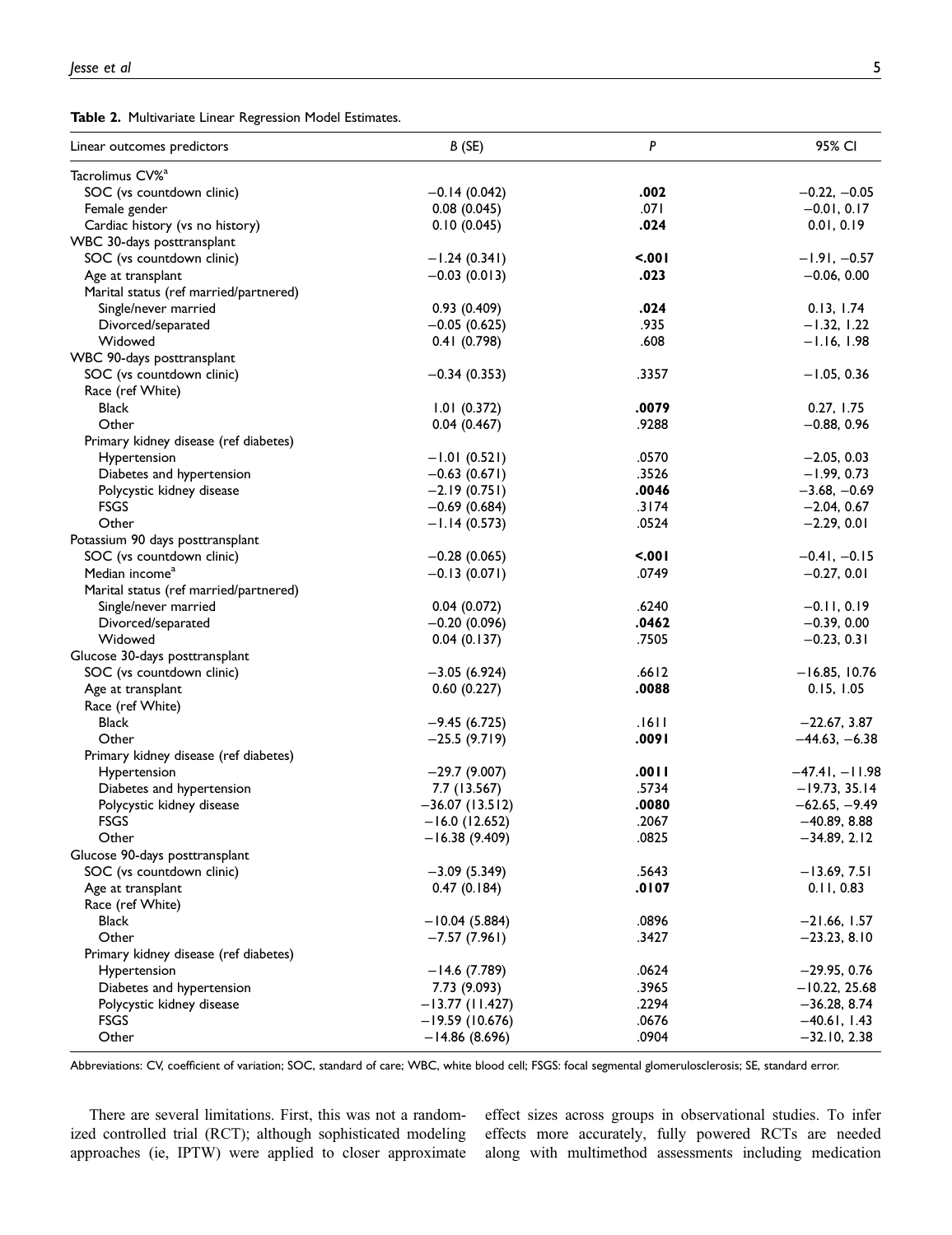| Logistic outcomes predictors           | OR (CI)                | P       |
|----------------------------------------|------------------------|---------|
| 30-day posttransplant hospitalization  |                        |         |
| SOC (versus countdown clinic)          | $0.66$ (0.45-0.97)     | 0.0347  |
| Age at transplant                      | $1.03$ (1.01-1.04)     | 0.0028  |
| Race (ref White)                       |                        |         |
| <b>Black</b>                           | $0.47(0.29-0.76)$      | 0.0021  |
| Other                                  | $0.87(0.49 - 1.56)$    | 0.6382  |
| Marital status (ref married/partnered) |                        |         |
| Single/never married                   | $1.06$ (0.62-1.83)     | 0.8206  |
| Divorced/separated                     | $1.60(0.93-2.75)$      | 0.0914  |
| Widowed                                | 3.19 (1.30-8.83)       | 0.0118  |
| Primary kidney disease (ref diabetes)  |                        |         |
| Hypertension                           | 2.10 (1.19-3.70)       | 0.0109  |
| Diabetes and hypertension              | $0.78(0.39 - 1.57)$    | 0.4810  |
| Polycystic kidney disease              | $0.69$ $(0.24 - 1.95)$ | 0.4774  |
| <b>FSGS</b>                            | $1.17(0.51 - 1.81)$    | 0.7028  |
| Other                                  | $0.95(0.50 - 1.81)$    | 0.8808  |
| Cardiac history (ref no history)       | $1.23(0.83 - 1.85)$    | 0.3031  |
| 90-day posttransplant hospitalization  |                        |         |
| SOC (versus countdown clinic)          | $0.46$ (0.29-0.70)     | < 0.001 |
| Race (ref White)                       |                        |         |
| <b>Black</b>                           | $0.29(0.17-0.52)$      | < 0.001 |
| Other                                  | $0.58(0.3-1.15)$       | 0.1198  |
| Median income <sup>a</sup>             | $0.62$ $(0.37 - 1.02)$ | 0.0612  |
| Marital status (ref married/partnered) |                        |         |
| Single/never married                   | 1.52 (0.85-2.71)       | 0.1535  |
| Divorced/separated                     | 1.37 (0.74-2.55)       | 0.3093  |
| Widowed                                | $0.43(0.12-1.43)$      | 0.1784  |
| Primary kidney disease (ref diabetes)  |                        |         |
| Hypertension                           | $0.75(0.39-1.43)$      | 0.3842  |
| Diabetes and hypertension              | $0.83$ $(0.40 - 1.70)$ | 0.6038  |
| Polycystic kidney disease              | $1.33(0.49-3.60)$      | 0.5735  |
| <b>FSGS</b>                            | 5.36 (2.20-13.07)      | < 0.001 |
| Other                                  | 2.02 (1.04-3.94)       | 0.0380  |
| Cardiac history (ref no history)       | 1.81 (1.12-2.92)       | 0.0151  |

Table 3. Multivariate Logistic Regression Model Estimates for 30- and 90-day Hospitalization.

Abbreviations: OR, odds ratio; CI, confidence interval; SOC, standard of care; FSGS, focal segmental glomerulosclerosis.

<sup>a</sup>log transformed for nonnormality prior to entering models.

event monitoring. Furthermore, the multicomponent nature of the intervention makes it unclear what components were the most impactful. Novel methodologies may permit comparisons across and between individual components of multicomponent interventions that should be considered when applicable. Lastly, the direct, objective measurement will be important in the future examination as outcomes collected were largely proxies, albeit with empirical relationships to behaviors. Future research is needed with prospective, RCTs, with representative and concurrent samples of kidney transplant candidates and their supports, across multiple centers, examining and controlling for different components of the intervention.

### **Conclusions**

Participation in a pretransplant, multidisciplinary education, and evaluation may improve posttransplant outcomes. The next steps include pilot testing small, randomized trials to determine the power and feasibility of recruitment. However, prospective, fully powered RCTs using factorial designs are recommended to parse out the unique effects of education from individual evaluations.

### Author Contributions

MTJ participated in the research concept and design, the performance of the research, data analysis, and interpretation, and writing of the paper. EC, DYK, DN, AE, and AP participated in research concept and design, the performance of the research, and critically reviewed the article. RP, SB, SD, KG, and EF participated in the performance of the research, data analyses, and writing of the article. BA, NC, and AT participated in the data analysis and interpretation and critically reviewed the article.

### Declaration of Conflicting Interests

The authors declared no potential conflicts of interest with respect to the research, authorship, and/or publication of this article.

#### Funding

The authors received no financial support for the research, authorship, and/or publication of this article.

#### ORCID iD

Michelle T. Jesse  $\Box$  <https://orcid.org/0000-0003-0847-0368>

#### Supplemental material

Supplemental material for this article is available online.

#### **References**

- 1. Pham PT, Pham PA, Pham PC, Parikh S, Danovitch G. Evaluation of adult kidney transplant candidates. Semin Dial. 2010;23(6):595- 605. Doi: [10.1111/j.1525-139X.2010.00809.x](https://doi.org/10.1111/j.1525-139X.2010.00809.x).
- 2. Hart A, Salkowski N, Snyder JJ, Israni AK, Kasiske BL. Beyond "median waiting time": development and validation of a competing risk model to predict outcomes on the kidney transplant waiting list. Transplantation. 2016;100(7):1564-1570. Doi: [10.1097/TP.](https://doi.org/10.1097/TP.0000000000001185) [0000000000001185](https://doi.org/10.1097/TP.0000000000001185).
- 3. Dew MA, Posluszny DM, DiMartini AF, Myaskovsky L, Steel JL, DeVito Dabbs AJ. Posttransplant medical adherence: what have we learned and can we do better? Curr Transplant Rep. 2018;5(2):174- 188. Doi: [10.1007/s40472-018-0195-8](https://doi.org/10.1007/s40472-018-0195-8).
- 4. Osté MCJ, Gomes-Neto AW, Corpeleijn E, et al. Dietary approach to stop hypertension (DASH) diet and risk of renal function decline and all-cause mortality in renal transplant recipients. Am J Transplant. 2018;18(10):2523-2533. Doi: [10.1111/ajt.14707.](https://doi.org/10.1111/ajt.14707)
- 5. Dew MA, DiMartini AF, De Vito Dabbs A, et al. Rates and risk factors for nonadherence to the medical regimen after adult solid organ transplantation. Transplantation. 2007;83(7):858-873. Doi: [10.1097/tp.0000258599.65257.a6](https://doi.org/10.1097/tp.0000258599.65257.a6).
- 6. Ichimaru N, Kawamura M, Nakazawa S, et al. Adherence to dietary recommendations measured by smartphone-based recipe nutrition calculator in kidney transplant patients. Transplant Proc. 2019;51- (5):1362-1364. Doi: [10.1016/j.transproceed.2019.03.021](https://doi.org/10.1016/j.transproceed.2019.03.021).